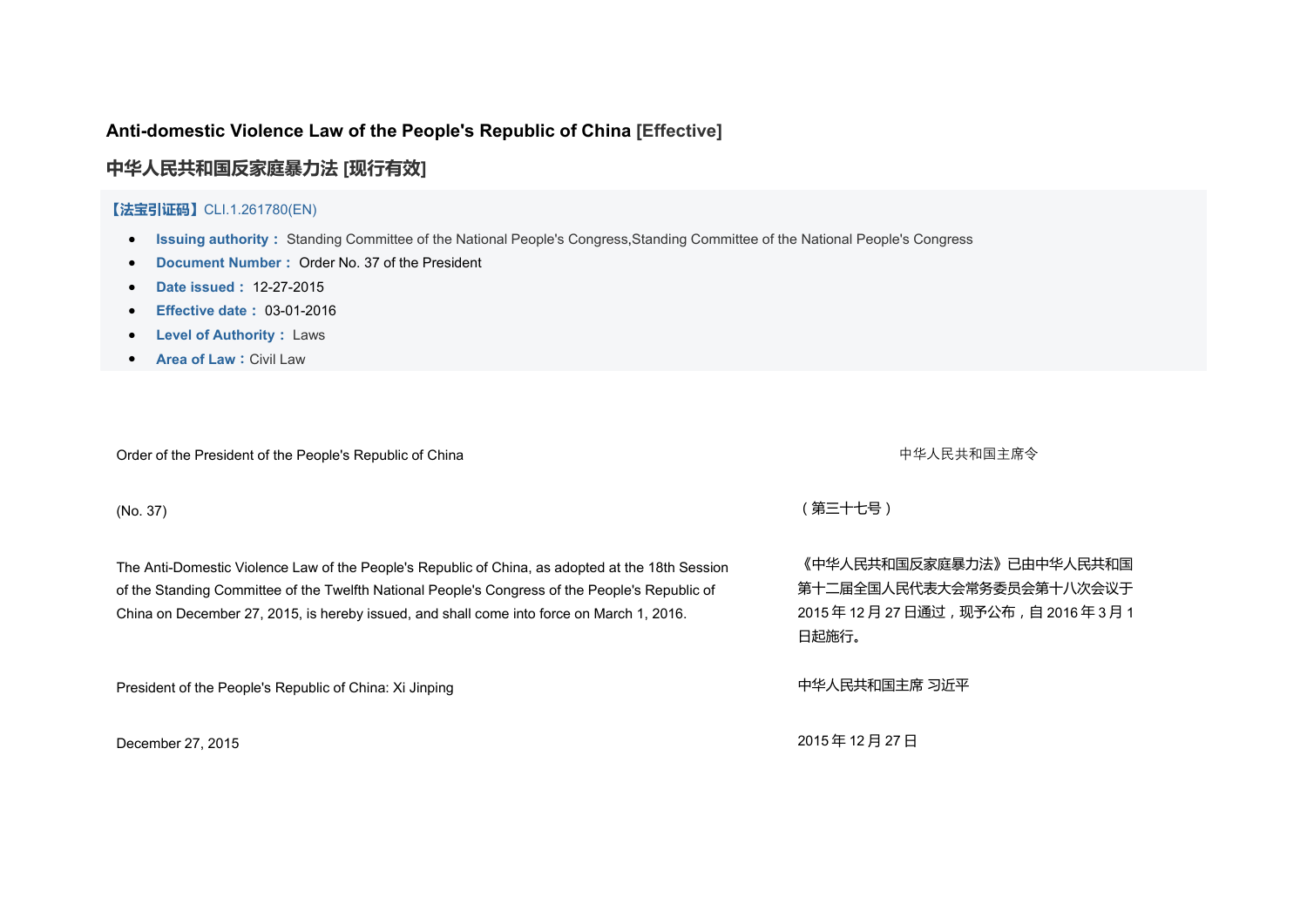| Anti-Domestic Violence Law of the People's Republic of China                                                              | 中华人民共和国反家庭暴力法                              |
|---------------------------------------------------------------------------------------------------------------------------|--------------------------------------------|
| (Adopted at the 18th Session of the Standing Committee of the Twelfth National People's Congress<br>on December 27, 2015) | (2015年12月27日第十二届全国人民代表大会常务<br>委员会第十八次会议通过) |
| Table of Contents                                                                                                         | 目录                                         |
| <b>Chapter I General Provisions</b>                                                                                       | 第一章<br>总则                                  |
| Chapter II Prevention of Domestic Violence                                                                                | 家庭暴力的预防<br>第二章                             |
| Chapter III Handling of Domestic Violence                                                                                 | 第三章 家庭暴力的处置                                |
| Chapter IV Personal Safety Protective Order                                                                               | 第四章 人身安全保护令                                |
| Chapter V Legal Liability                                                                                                 | 第五章 法律责任                                   |
| <b>Chapter VI Supplementary Provisions</b>                                                                                | 第六章<br>附则                                  |
| <b>Chapter I General Provisions</b>                                                                                       | 总则<br>第一章                                  |
| Article 1 This Law is developed for purposes of preventing and curbing domestic violence, protecting                      | 第一条 为了预防和制止家庭暴力, 保护家庭成员                    |

the lawful rights and interests of family members, maintaining equal, harmonious and civilized family **Article 1** This Law is developed for purposes of preventing and curbing domestic violence, protecting **第一条** 为了预防和制止家庭暴力,保护家庭成员<br>the lawful rights and interests of family members, maintaining equal, harmonious and civ

的合法权益,维护平等、和睦、文明的家庭关系,促进 家庭和谐、社会稳定,制定本法。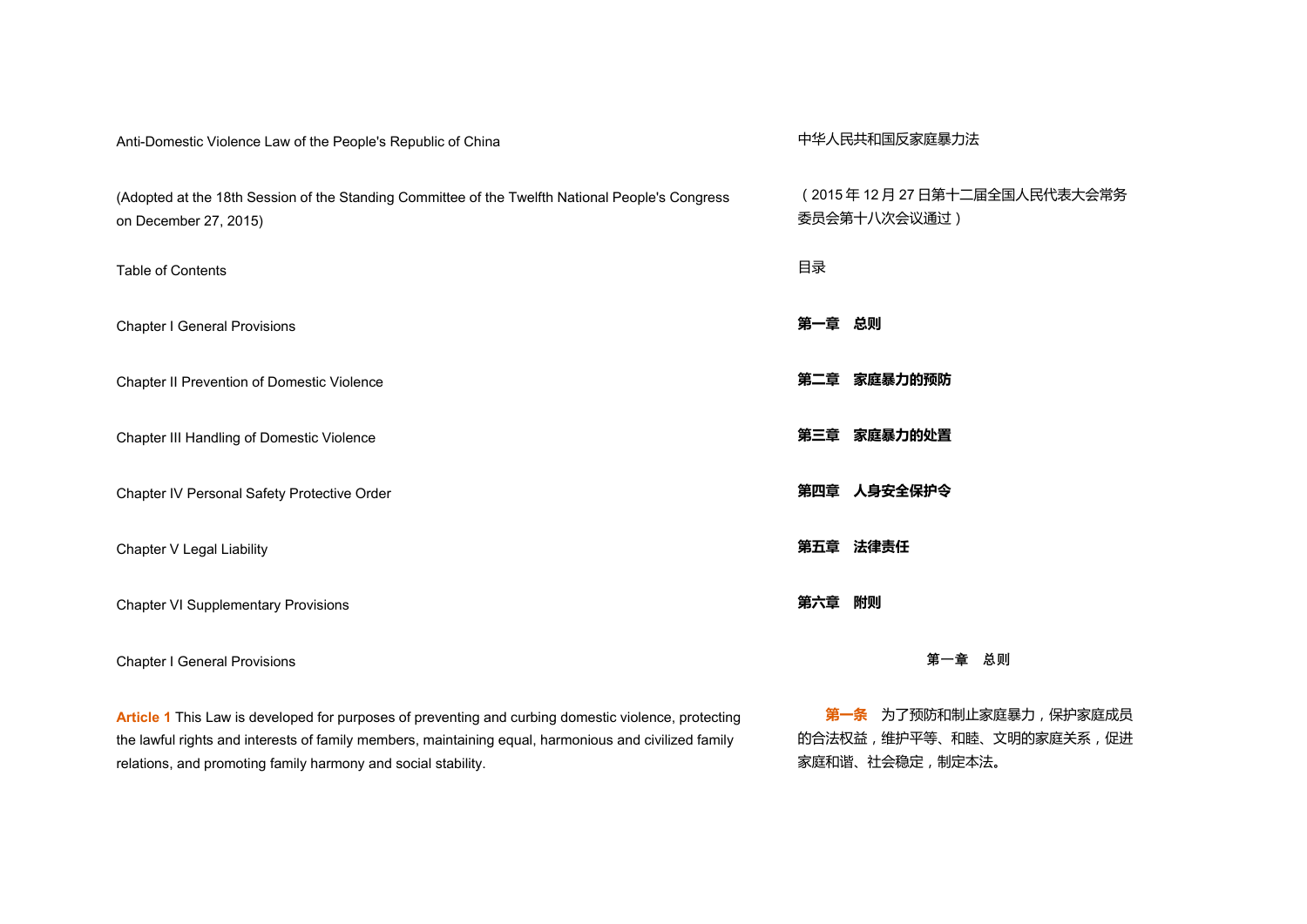**Article <sup>2</sup>** For the purpose of this Law,"domestic violence" means the inflicting of physical,psychological or other harm by <sup>a</sup> family member on another by beating, trussing, injury, restraint and forcible limits on personal freedom, recurring verbal abuse, threats and other means.

**Article 3** Family members shall help each other,love each other, live in harmony, and fulfill family obligations. **第三条** 家庭成员之间应当互相帮助,互相关爱,

Anti-domestic violence is the common responsibility of the state, society and each family. 反家庭暴力是国家、社会和每个家庭的共同责任。

The state prohibits any form of domestic violence. <br>
The state prohibits any form of domestic violence.

**Article 4** The institutions in charge of women and children affairs of the people's governments at the **第四条** 县级以上人民政府负责妇女儿童工作的机<br>country level or above shall be responsible for organizing, coordinating, providing gu country level or above shall be responsible for organizing, coordinating, providing guidance for and

The relevant departments of the people's governments at the county level or above, judicial organs, 县级以上人民政府有关部门、司法机关、人民团体、社 people's organizations, social organizations, residents' committees, villagers' committees, enterprises, and public institutions shall, in accordance with this Law and relevant laws, effectively The relevant departments of the people's governments at the county level or above, judicial organs, 县级以上人民政府有关部门、司法机关、人民团体、社<br>people's organizations, social organizations, residents' committees, villagers' committees,

The people's governments at all levels shall provide necessary fund guarantees for the anti-domestic 各级人民政府应当对反家庭暴力工作给予必要的经费保<br>violence work.

**Article 5** Anti-domestic violence work shall observe the principles of putting prevention first and **第五条** 反家庭暴力工作遵循预防为主,教育、矫<br>combining education, correction and punishment.

殴打、捆绑、残害、限制人身自由以及经常性谩骂、恐 吓等方式实施的身体、精神等侵害行为。

和睦相处,履行家庭义务。

构,负责组织、协调、指导、督促有关部门做好反家庭 暴力工作。

会组织、居民委员会、村民委员会、企业事业单位,应 当依照本法和有关法律规定,做好反家庭暴力工作。

にはんしょう はんしょう はんしょう はんしょう はんしょう はんしょう はんしょう はんしょう

治与惩处相结合原则。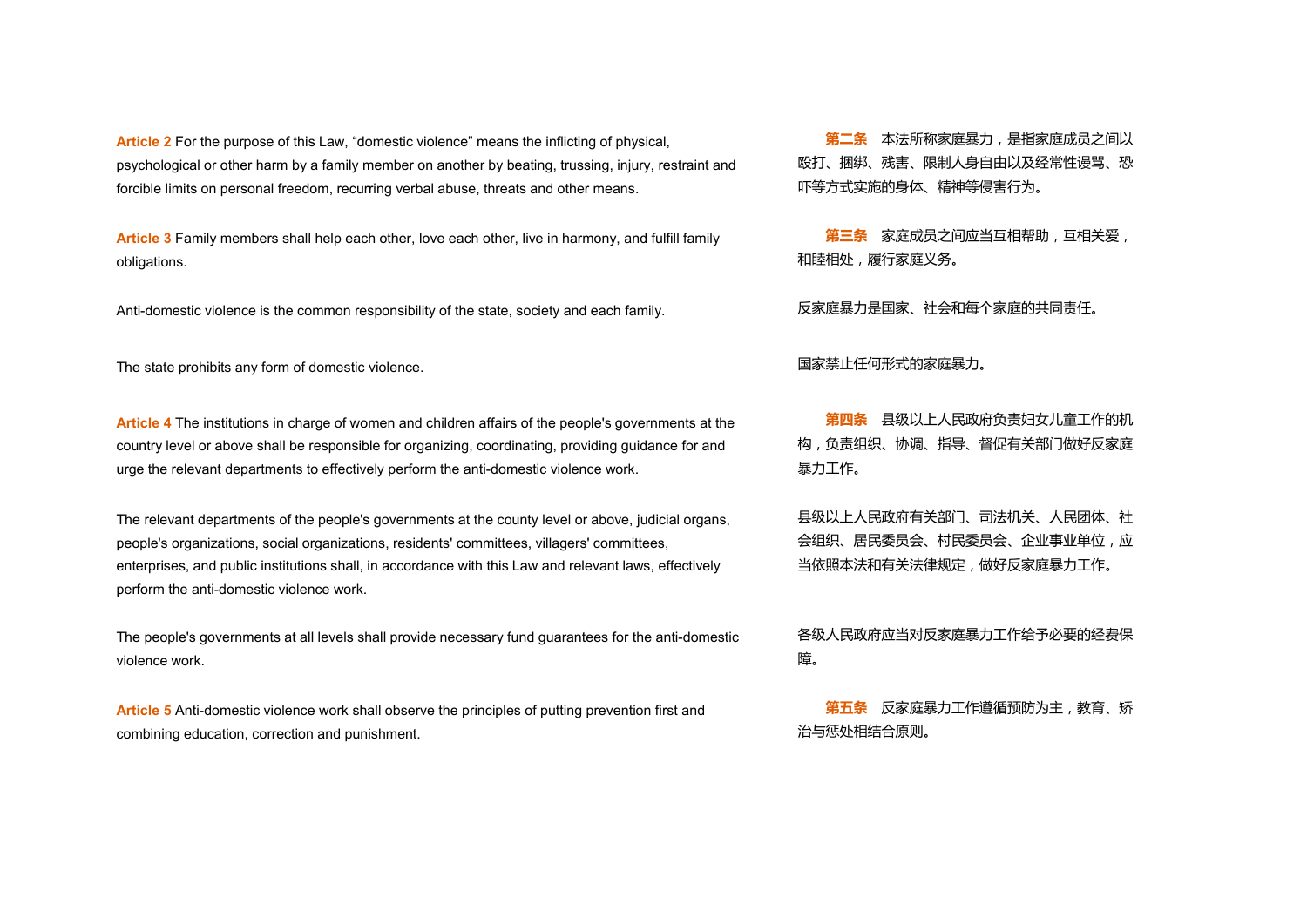In the anti-domestic violence work, the true will of victims shall be respected and the privacy of the 反家庭暴力工作应当尊重受害人真实意愿,保护当事人<br>parties concerned shall be protected.

The minors, the elderly, the disabled, pregnant and lactating women, and seriously ill patients 未成年人、老年人、残疾人、孕期和哺乳期的妇女、重<br>suffering domestic violence shall be given special protection.

Chapter II Prevention of Domestic Violence **第二章 家庭暴力的预防**

**Article 6** The state will carry out family virtues publicity and education, and popularize knowledge of <mark>第六条</mark> 国家开展家庭美德宣传教育,普及反家庭<br>anti-domestic violence, so as to enhance the citizens' anti-domestic violence awarene

Trade unions, communist youth leagues, women's federations, disabled persons' federations shall, <br> within the scope of their work, organize publicity and education on family virtues and anti-domestic Trade unions, communist youth leagues, women's federations, disabled persons' federations shall, 工会、共产主义青年团、妇女联合会、残疾人联合会应<br>within the scope of their work, organize publicity and education on family virtues and anti-do

Radios, televisions, newspapers, and the Internet, among others, shall conduct publicity on family 广播、电视、报刊、网络等应当开展家庭美德和反家庭<br>virtues and anti-domestic violence.

Schools and kindergartens shall conduct education on family virtues and anti-domestic violence.学校、幼儿园应当开展家庭美德和反家庭暴力教育。

**Article 7** The relevant departments of people's governments at the county level or above, judicial business training and statistical work. **第七条** 县级以上人民政府有关部门、司法机关、 organs and women's federations shall incorporate the prevention and curb ofdomestic violence into

Medical institutions shall keep medical records of domestic violence victims. We recorded and many many results and the medical records of domestic violence victims.

隐私。

病患者遭受家庭暴力的,应当给予特殊保护。

暴力知识,增强公民反家庭暴力意识。

当在各自工作范围内,组织开展家庭美德和反家庭暴力 宣传教育。

暴力宣传。

妇女联合会应当将预防和制止家庭暴力纳入业务培训和 统计工作。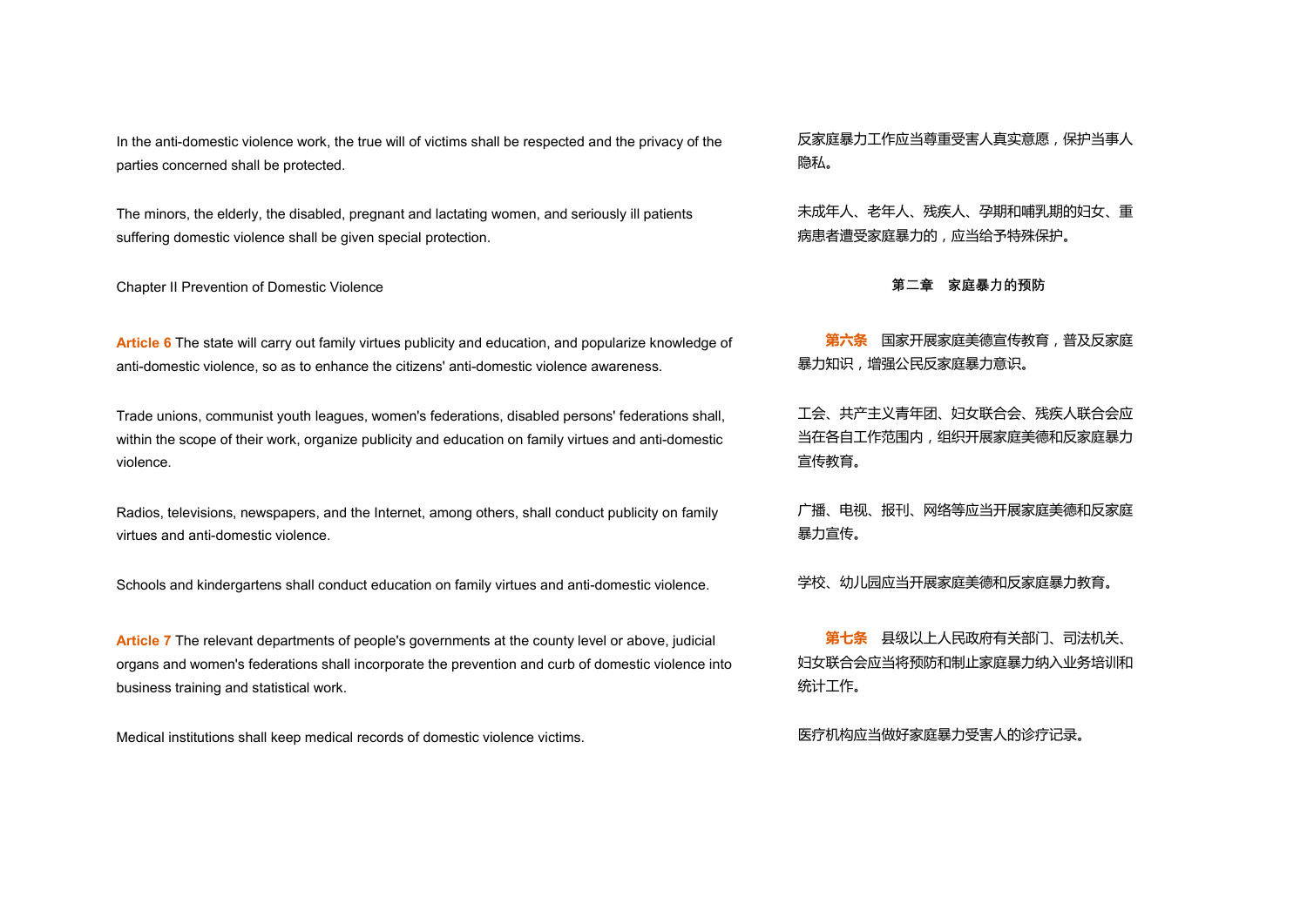**Article 8** The people's governments at the township level and sub-district offices shall organize the prevention of domestic violence, and residents' committees, villagers' committees and social work 豕廷暴刀 **Article 8** The people's governments at the township level and sub-district offices shall organize the <mark>第八条</mark> 乡镇人民政府、街道办事处应当组织开展<br>prevention of domestic violence, and residents' committees, villagers' committees and

**Article 9** The people's governments at all levels shall provide support for social work service family relationship guidance, and domestic violence prevention knowledge education. **第九条** 各级人民政府应当支持社会工作服务机构 institutions and other social organizations to provide such services as mental health counseling,

**Article 10** The people's mediation organizations shall mediate family disputes in accordance with the **第十条** 人民调解组织应当依法调解家庭纠纷,预<br>law to prevent and reduce the occurrence of domestic violence.

Article 11 Where an employer discovers that any of its employees commits domestic violence, it 第十一条 用人单位发现本单位人员有家庭暴力情<br>shall criticize and educate the employee, and effectively mediate and resolve family conflicts.

**Article 12** The guardians of minors shall conduct family education in a civilized manner, fulfill the 未成年人的监护人应当以文明的方式进<br>duties of guardianship and education, and may not commit domestic violence.

Chapter IIIHandling of Domestic Violence **第三章 家庭暴力的处置**

Article 13 Domestic violence victims and their statutory agents and close relatives may make **secupe and the secupe secupe the secupe of the secupe of the secupe A**<br>
of the statutors and their statutory agents and close r complaints, report or resort to the employers for whom the inflicters or victims work, residents' committees, villagers' committees, women's federations and other entities. The relevant entities shall, upon receipt of the complaints about or reports on domestic violence or requests for help against **Article 13** Domestic violence victims and their statutory agents and close relatives may make<br>complaints, report or resort to the employers for whom the inflicters or victims work, residents' 属可以向加害人或者受害人所在单位、居民委员会

家庭暴力预防工作,居民委员会、村民委员会、社会工 作服务机构应当予以配合协助。

等社会组织开展心理健康咨询、家庭关系指导、家庭暴 力预防知识教育等服务。

防和减少家庭暴力的发生。

**况的,应当给予批评教育,并做好家庭矛盾的调解、化 解工作。**

行家庭教育,依法履行监护和教育职责,不得实施家庭 暴力。

属可以向加害人或者受害人所在单位、居民委员会、村 民委员会、妇女联合会等单位投诉、反映或者求助。有 关单位接到家庭暴力投诉、反映或者求助后,应当给予 帮助、处理。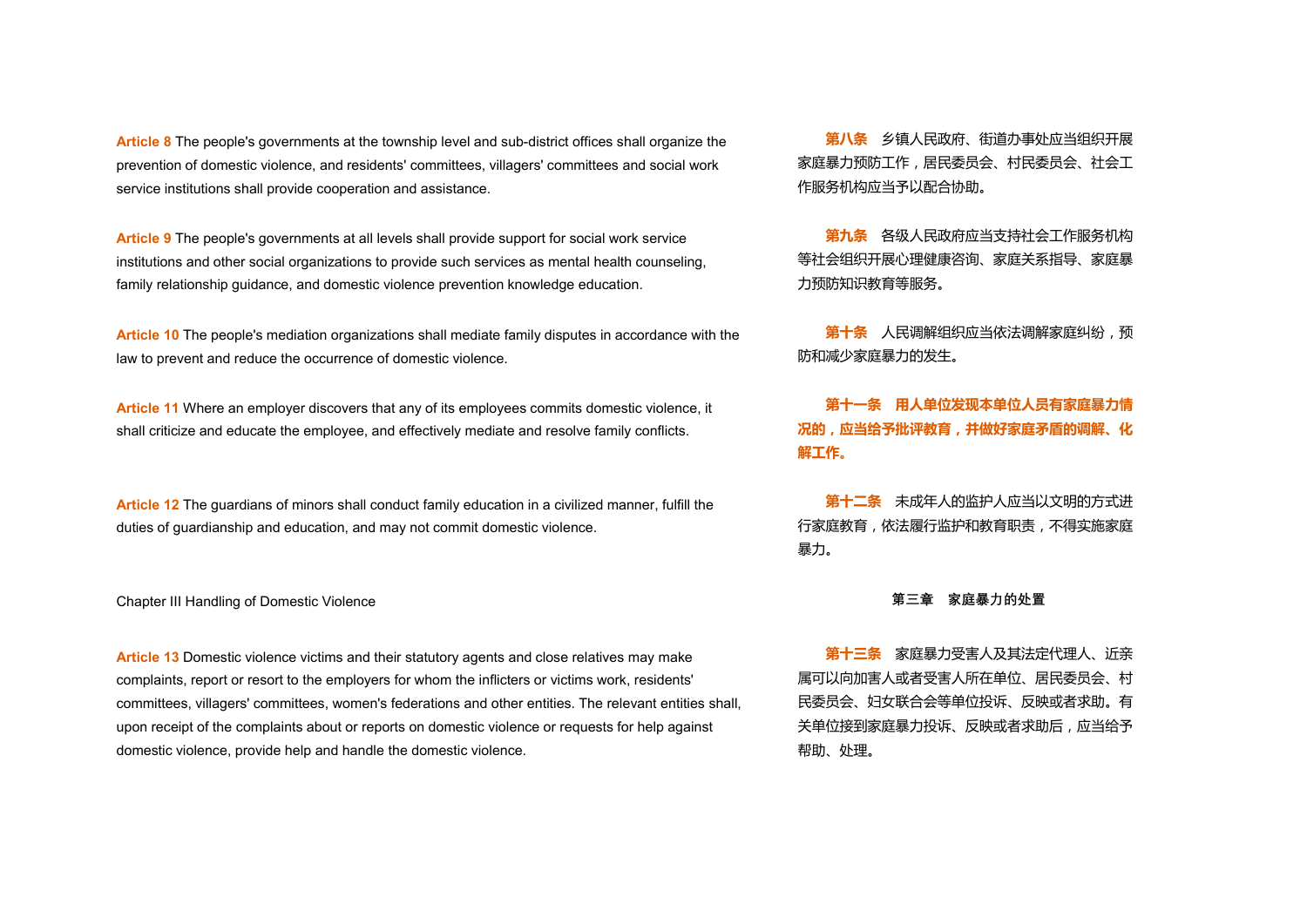The domestic violence victims and their statutory agents and close relatives may also report to public 家庭暴力受害人及其法定代理人、近亲属也可以向公安<br>security organs or file lawsuits with the people's courts.

Entities and individuals shall have the right to promptly discourage the occurrent domestic violence 单位、个人发现正在发生的家庭暴力行为,有权及时劝<br>they find.

**Article 14** Where schools, kindergartens, medical institutions, residents' committees, villagers' committees, social work service institutions, relief management institutions, and welfare institutions and their staff members find in their work that persons with no or limited capacity for civil conduct are suffering or are suspected of suffering domestic violence, they shall report to public security organs in <sup>a</sup> timely manner. The public security organs shall keep confidential the information on informants. **第十四条** 学校、幼儿园、医疗机构、居民委员

**Article 15** Public securities organs shall, upon receipt of reports on domestic violence, promptly  **第十五条** 公安机关接到家庭暴力报案后应当及时 assign police to deter domestic violence, conduct investigations and collect evidence in accordance with the relevant provisions, and assist the victims in seeing doctors and identifying the state of injuries. **第十五条** 公安机关接到家庭暴力报案后应当及时

Where persons with no or limited capacity for civil conduct are suffering grievous bodily injury, facing personal safety threats, unattended, or under any other dangerous state due to domestic violence,<br>public security organs shall notify civil affairs departments, and assist the departments in relocating Where persons with no or limited capacity for civil conduct are suffering grievous bodily injury, facing 无民事行为能力人、限制民事行为能力人因家庭暴力身<br>personal safety threats, unattended, or under any other dangerous state due to domestic

**Article 16** Where the domestic violence is not serious enough for public security administration inflicter or issue <sup>a</sup> caution letter. **第十六条** 家庭暴力情节较轻,依法不给予治安管 punishment in accordance with the law, the public security organ shall criticize and educate the

机关报案或者依法向人民法院起诉。

阻。

会、村民委员会、社会工作服务机构、救助管理机构、 福利机构及其工作人员在工作中发现无民事行为能力 人、限制民事行为能力人遭受或者疑似遭受家庭暴力 的,应当及时向公安机关报案。公安机关应当对报案人 的信息予以保密。

出警,制止家庭暴力,按照有关规定调查取证,协助受 害人就医、鉴定伤情。

体受到严重伤害、面临人身安全威胁或者处于无人照料 等危险状态的,公安机关应当通知并协助民政部门将其 安置到临时庇护场所、救助管理机构或者福利机构。

理处罚的,由公安机关对加害人给予批评教育或者出具 告诫书。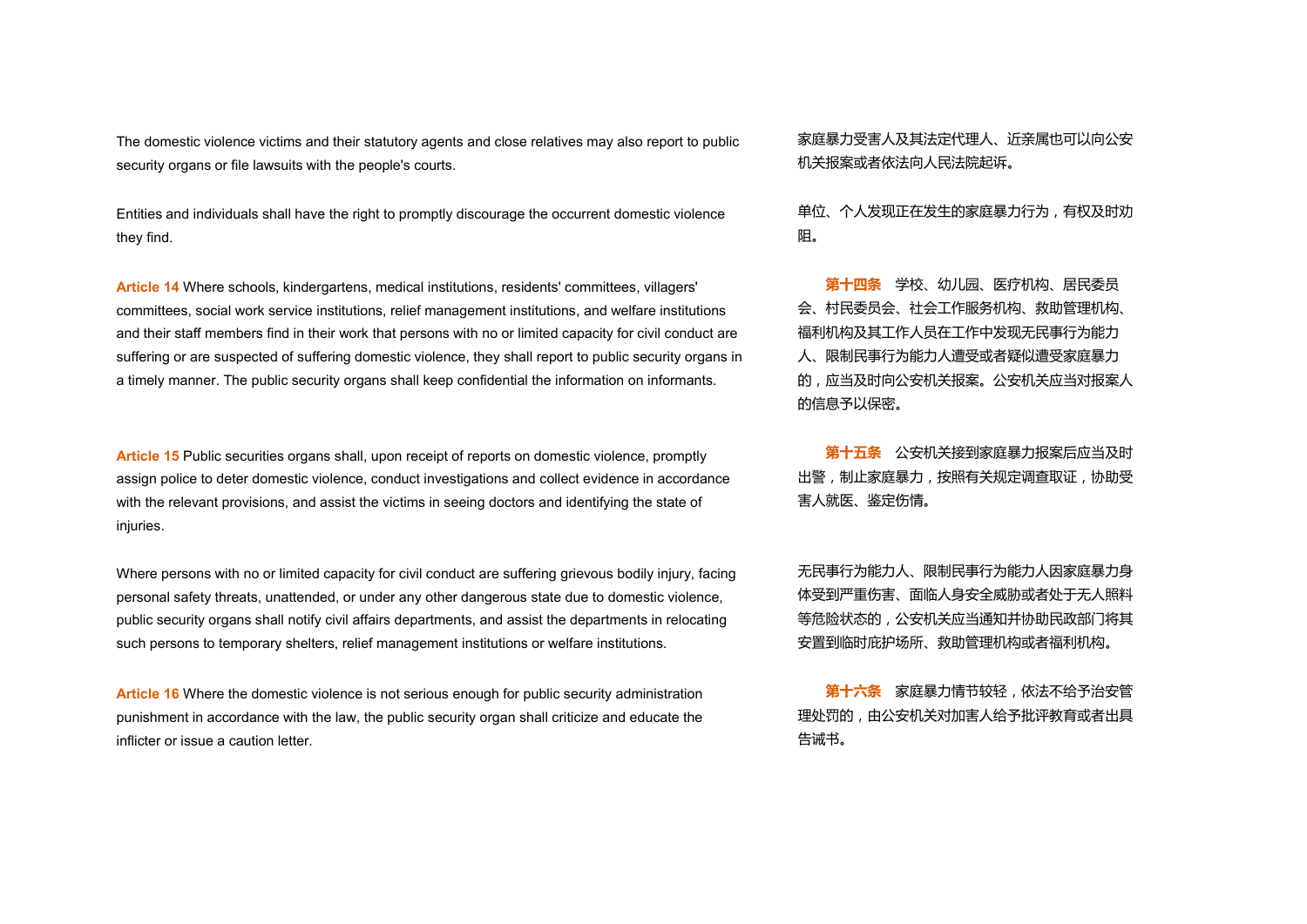The caution letter shall cover the inflicter's identity information, statements of facts of domestic 告诫书应当包括加害人的身份信息、家庭暴力的事实陈 violence, and content of prohibiting the inflicter from committing domestic violence, among others.

**Article 17** The public security organ shall send the caution letter to the inflicter and victim, and inform **第十七条** 公安机关应当将告诫书送交加害人、受<br>the residents' committee or villagers' committee.

Residents' committees, villagers' committees and public security organs shall pay inspection visits to 居民委员会、村民委员会、公安派出所应当对收到告诫<br>the inflicters who have received caution letters and the victims, and supervise the infli the inflicters who have received caution letters and the victims, and supervise the inflicters to ensure

**Article 18** The people's governments at the level of county or districted city may, on their own or by relying on relief management institutions, set up temporary shelters to provide temporary living **Article 18** The people's governments at the level of county or districted city may, on their own or by <mark>第十八条</mark> 县级或者设区的市级人民政府可以单独<br>relying on relief management institutions, set up temporary shelters to provide tempor

**Article 19** Legal aid institutions shall provide legal aid for domestic violence victims in accordance <mark>第十九条</mark> 法律援助机构应当依法为家庭暴力受害<br>with the law.

The people's courts shall postpone the collection of, reduce or waive the litigation costs for domestic 人民法院应当依法对家庭暴力受害人缓收、减收或者免<br>violence victims in accordance with the law.

**Article 20** When trying cases involving domestic violence, the people's courts may, based on such evidence as police records, caution letters and injury identification opinions of public security organs, 以和 find the facts of domestic violence.**第二十条** 人民法院审理涉及家庭暴力的案件,可

**Article 21** Where a guardian commits domestic violence which has seriously infringed the lawful rights and interests of the ward, the people's court may, upon the application of the relevant person or entity such as a close relative of the ward, residents' committee, villagers' committee, and the civil

述、禁止加害人实施家庭暴力等内容。

害人,并通知居民委员会、村民委员会。

书的加害人、受害人进行查访,监督加害人不再实施家 庭暴力。

或者依托救助管理机构设立临时庇护场所,为家庭暴力 受害人提供临时生活帮助。

人提供法律援助。

收诉讼费用。

以根据公安机关出警记录、告诫书、伤情鉴定意见等证 据,认定家庭暴力事实。

**第二十一条** 监护人实施家庭暴力严重侵害被监护 人合法权益的,人民法院可以根据被监护人的近亲属、 居民委员会、村民委员会、县级人民政府民政部门等有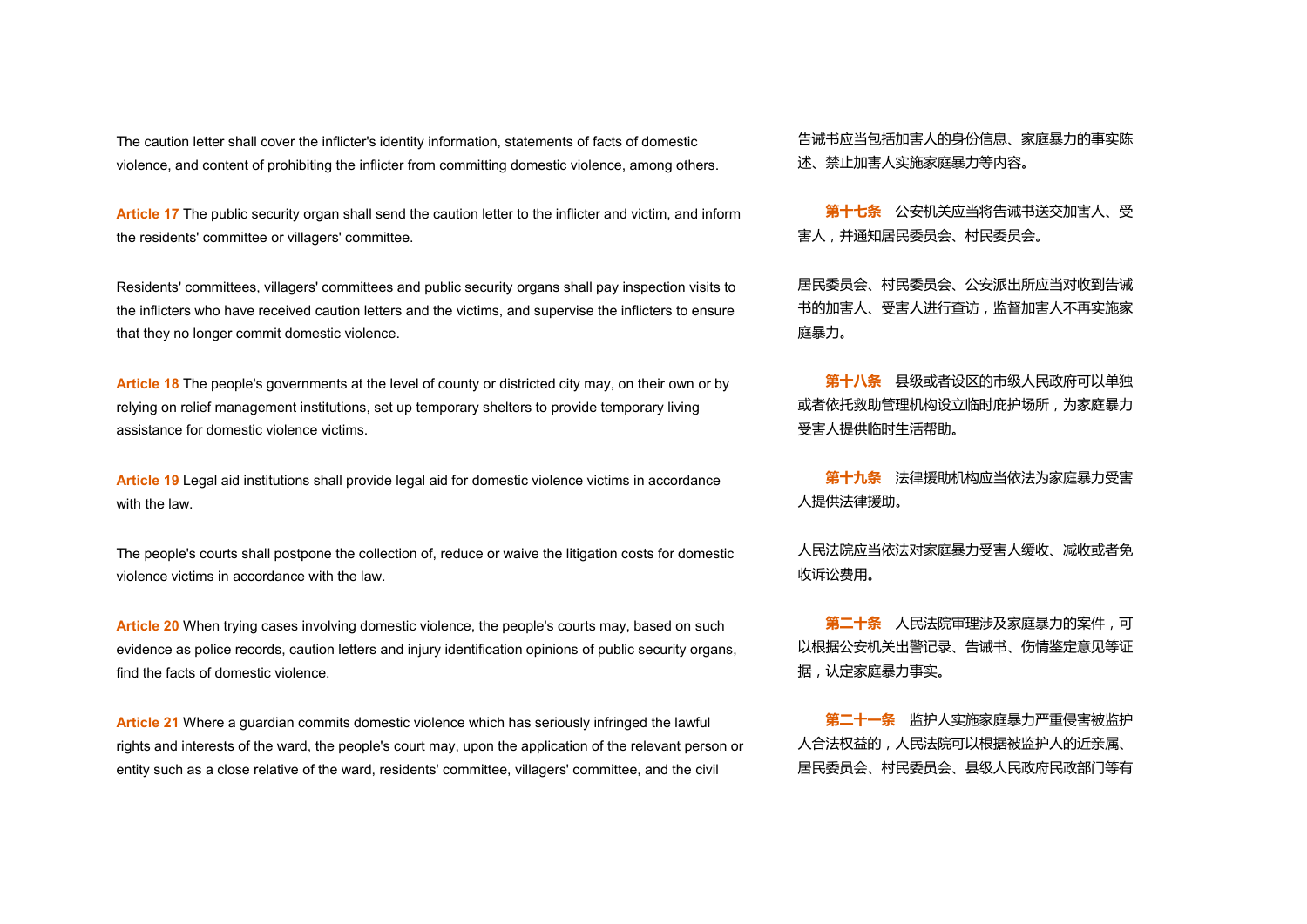affairs department of the people's government at the county level, disqualify the guardian in 关人员或者单位的申请,依法撤销其监护人资格,另行<br>accordance with the law, and designate a new guardian.

The inflicter whose guardianship is revoked shall continue to burden the appropriate alimony for the 被撤销监护人资格的加害人,应当继续负担相应的赡<br>spouse or the costs for supporting the aging parents or children.

**Article 22** Trade unions, communist youth leagues, women's federations, disabled persons' federations, residents' committees, and villagers' committees, among others, shall conduct lawrelated education for inflicters committing domestic violence, and may, where necessary, provide psychological counseling for the inflicters and victims. **第二十二条** 工会、共产主义青年团、妇女联合

Chapter IV Personal Safety Protective Order **第四章 人身安全保护令**

**Article 23** Where a party concerned applies to the people's court for personal safety protective order due to suffering domestic violence or facing real danger of domestic violence, the people's court shall  $\qquad \qquad ^{3}$ **Article 23** Where a party concerned applies to the people's court for personal safety protective order **第二十三条** 当事人因遭受家庭暴力或者面临家庭<br>due to suffering domestic violence or facing real danger of domestic violence, the peop

Where the party concerned is unable to apply for personal safety protective order because he or she <br> is a person with no or limited capacity for civil conduct, or is coerced or threatened, his or her close relatives, the public security organ, women's federation, residents' committee, villagers' committee or Where the party concerned is unable to apply for personal safety protective order because he or she 当事人是无民事行为能力人、限制民事行为能力人,或<br>is a person with no or limited capacity for civil conduct, or is coerced or threatened, his

**Article 24** An application for personal safety protective order shall be filed in writing; and if the **Warrelly Started Started Started A** 中请人身安全保护令应当以书面方式 applicant does have difficulty in filing a written application, he or she may file a verbal application, **Article 24** An application for personal safety protective order shall be filed in writing; and if the <mark>第二十四条</mark> 申请人身安全保护令应当以书面方式<br>applicant does have difficulty in filing a written application, he or she may file a

**Article 25** A case of personal safety protective order shall fall under the jurisdiction of the basic **第二十五条** 人身安全保护令案件由申请人或者被

指定监护人。

养、扶养、抚养费用。

会、残疾人联合会、居民委员会、村民委员会等应当对 实施家庭暴力的加害人进行法治教育,必要时可以对加 害人、受害人进行心理辅导。

暴力的现实危险,向人民法院申请人身安全保护令的, 人民法院应当受理。

者因受到强制、威吓等原因无法申请人身安全保护令 的,其近亲属、公安机关、妇女联合会、居民委员会、 村民委员会、救助管理机构可以代为申请。

提出;书面申请确有困难的,可以口头申请,由人民法 院记入笔录。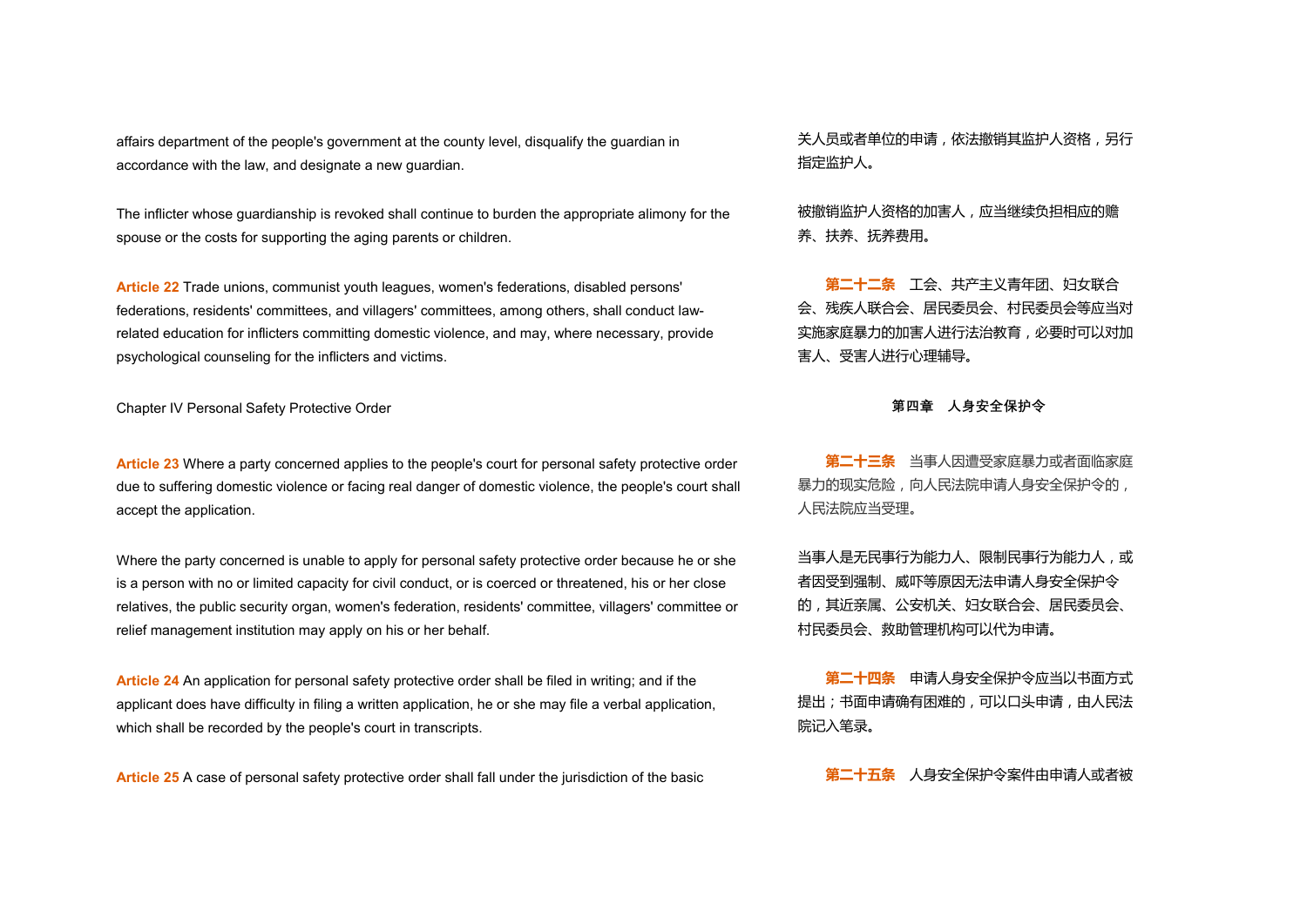people's court of the place of residence of the applicant or respondent, or of the place where the 申请人居住地、家庭暴力发生地的基层人民法院管辖。<br>domestic violence occurs.

**Article 26** A personal safety protective order shall be granted by the people's court in the form of ruling. **第二十六条** 人身安全保护令由人民法院以裁定形

**Article 27** A personal safety protective order shall be granted based on the following conditions: **第二十七条** 作出人身安全保护令,应当具备下列

(1) There is a specific respondent.  $(+)$  There is a specific respondent.

(2) There is a specific request.  $(2)$  There is a specific request.

(3) There are circumstances of suffering domestic violence or facing the real danger of domestic (三)有遭受家庭暴力或者面临家庭暴力现实危险的情<br>violence.

**Article 28** The people's court shall, upon acceptance of an application,grant a personal safety protective order or dismiss the application within <sup>72</sup> hours; ordo so within <sup>24</sup> hours in emergency. **第二十八条** 人民法院受理申请后,应当在七十二

**Article 29** A personal safety protective order may include the following measures: **第二十九条** 人身安全保护令可以包括下列措施:

(1) Prohibiting the respondent from committing domestic violence. (1) example of the state of the respondent from committing domestic violence.

(2) Prohibiting the respondent from harassing, stalking, contacting the applicant and the relevant (二)禁止被申请人骚扰、跟踪、接触申请人及其相关<br>closed relatives thereof.

式作出。

条件:

形。

小时内作出人身安全保护令或者驳回申请;情况紧急 的,应当在二十四小时内作出。

近亲属;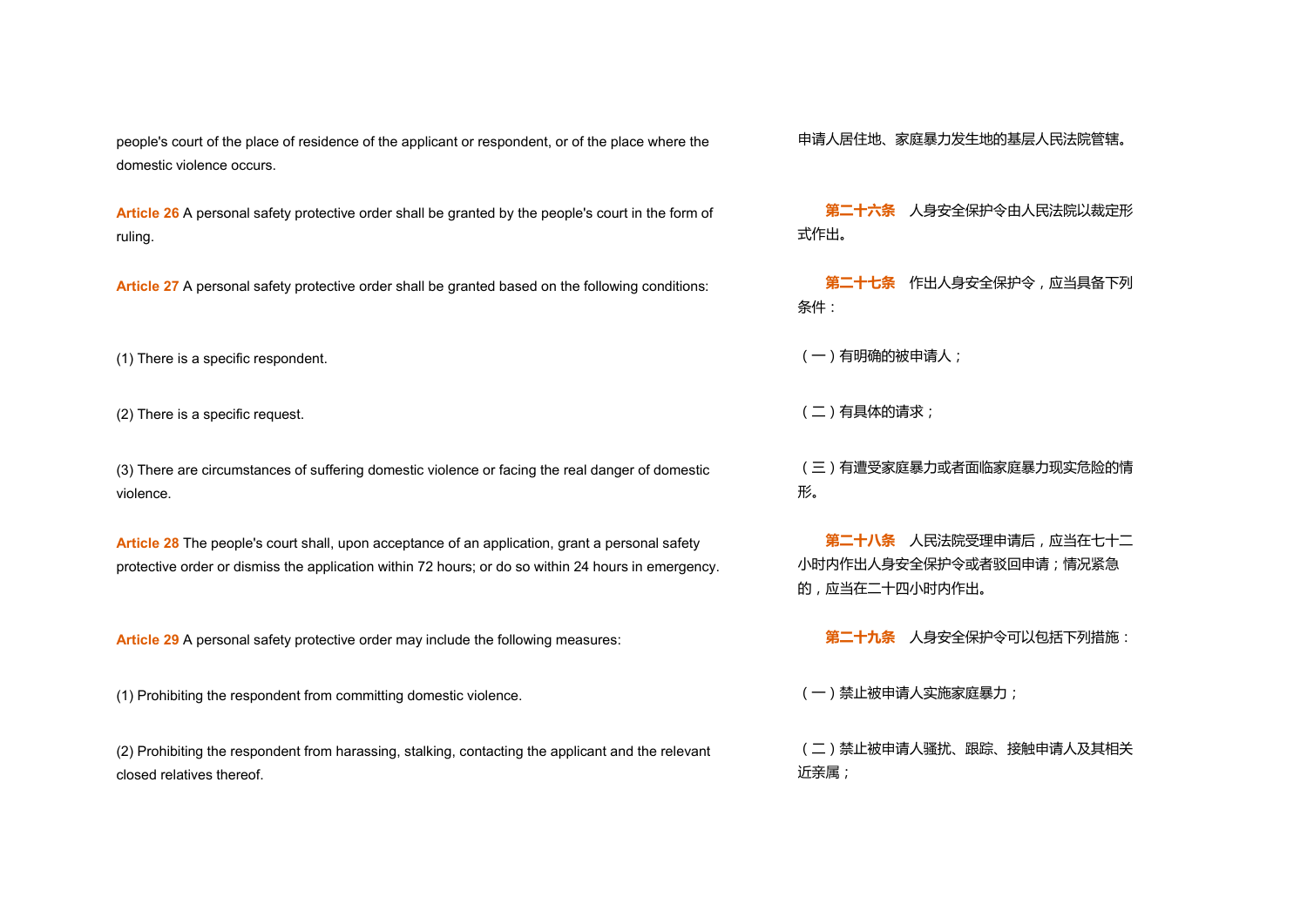(3) Ordering the respondent to move out of the applicant's residence. (三) 责令被申请人迁出申请人住所;

(4) Other measures to protect the applicant's personal safety. (四)保护申请人人身安全的其他措施。

**Article <sup>30</sup>** <sup>A</sup> personal safety protective order shall be valid for not more than six months,commencing from the date when it is granted. Before <sup>a</sup> personal safety protective order expires, the people's court may, upon application, cancel, modify or extend the order. **第三十条** 人身安全保护令的有效期不超过六个

**Article 31** Where the applicant has any objection to the dismissal of application or the respondent has any objection to the personal safety protective order, the applicant or respondent may, within five days from the date when the ruling takes effect, apply to the people's court rendering the ruling for a reconsideration. Where the people's court grants a personal safety protective order in accordance with the law, the enforcement of the personal safety protective order shall continue during the **Article 31** Where the applicant has any objection to the dismissal of application or the respondent<br>has any objection to the personal safety protective order, the applicant or respondent may, within five days from the da

Article 32 The people's court shall, after granting a personal safety protective order, serve it on the  **第三十二条** 人民法院作出人身<del>安</del>全保护令后,应 applicant, the respondent, the public security organ, residents' committee or villagers' committee, and other relevant organizations. The personal safety protective order shall be enforced by the people's court, with the assistance of the public security organ, and residents' committee or villagers' **Article 32** The people's court shall, after granting a personal safety protective order, serve it on the<br>applicant, the respondent, the public security organ, residents' committee or villagers' committee, and<br>other relev

Chapter V Legal Liability **第五章 法律责任**

**Article 33** Where the domestic violence committed by the inflicter constitutes a violation of public security administration, the inflicter shall be subject to public security administration punishment in accordance with the law; and if the domestic violence constitutes a crime, the inflicter shall be subject **Article 33** Where the domestic violence committed by the inflicter constitutes a violation of public sare of the subject of public security administration punishment in security administration, the inflicter shall be sub

月,自作出之日起生效。人身安全保护令失效前,人民 法院可以根据申请人的申请撤销、变更或者延长。

对人身安全保护令不服的,可以自裁定生效之日起五日 内向作出裁定的人民法院申请复议一次。人民法院依法 作出人身安全保护令的,复议期间不停止人身安全保护 令的执行。

当送达申请人、被申请人、公安机关以及居民委员会、 村民委员会等有关组织。人身安全保护令由人民法院执 行,公安机关以及居民委员会、村民委员会等应当协助 执行。

管理行为的,依法给予治安管理处罚;构成犯罪的,依 法追究刑事责任。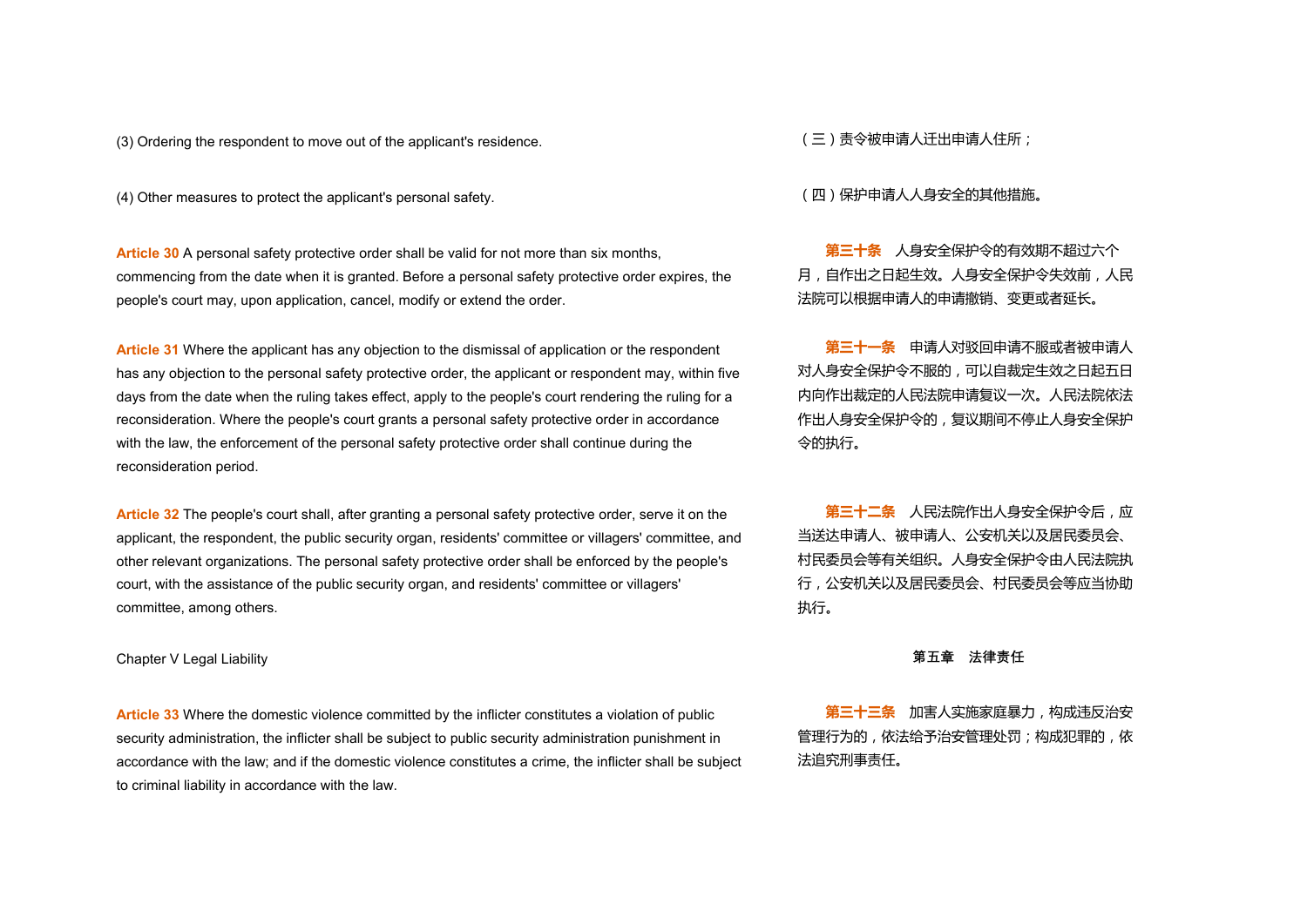**Article 34** Where the respondent's violation of the personal safety protective order constitutes a crime, the respondent shall be subject to criminal liability in accordance with the law; and if the violation is not serious enough to constitute a crime, the people's court shall reprimand the respondent, and may, according to the seriousness of circumstances, fine the respondent not more **Article 34** Where the respondent's violation of the personal safety protective order constitutes a<br>crime, the respondent shall be subject to criminal liability in accordance with the law; and if the 犯罪的,依法追究刑事责任;尚不

Article 35 Where any school, kindergarten, medical institution, residents' committee, villagers' committee, social work service institution, relief management institution, or welfare institution and the staff members thereof fail to report the case to the public security organ in accordance with the provisions of Article 14 of this Law, which results in serious consequences, the competent authority at the higher level or the aforesaid entity itself shall punish the directly responsible persons in charge **Article 35** Where any school, kindergarten, medical institution, residents' committee, villagers' whith committee, social work service institution, relief management institution, or welfare institution and the staff memb

**Article 36** The state functionaries bearing anti-domestic violence duties who neglect duties, abuse power, practice favoritism or make falsification shall be punished in accordance with the law; and if the act constitutes a crime, the offender shall be subject to criminal liability in accordance with the law. **第三十六条** 负有反家庭暴力职责的国家工作人员

Chapter VI Supplementary Provisions **第六章 附则**

**Article 37** This Law shall apply, mutatis mutandis, to the violence inflicted between those living **第三十七条** 家庭成员以外共同生活的人之间实施<br>together who are not family members.

犯罪的,依法追究刑事责任;尚不构成犯罪的,人民法 院应当给予训诫,可以根据情节轻重处以一千元以下罚 款、十五日以下拘留。

会、村民委员会、社会工作服务机构、救助管理机构、 福利机构及其工作人员未依照本法第十四条规定向公安 机关报案,造成严重后果的,由上级主管部门或者本单 位对直接负责的主管人员和其他直接责任人员依法给予 处分。

玩忽职守、滥用职权、徇私舞弊的,依法给予处分;构 成犯罪的,依法追究刑事责任。

的暴力行为,参照本法规定执行。

**Article 38** This Law shall come into force on March 1, 2016. **第三十八条** 本法自 2016 年 3月 1 日起施行。